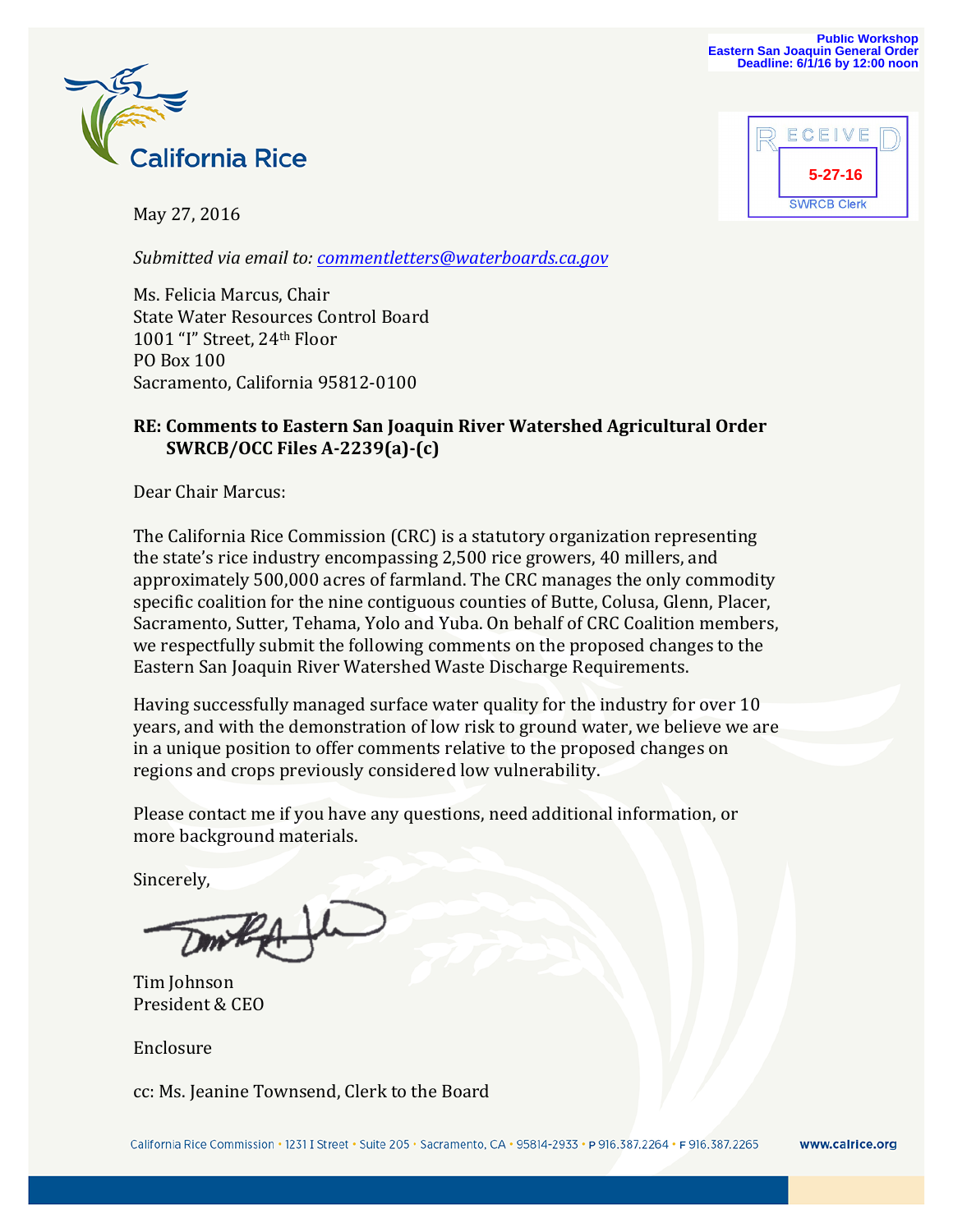#### **Comments of the California Rice Commission on the proposed revisions to the Eastern San Joaquin River Watershed Agricultural Order SWRCB/OCC Files A-2239(a)-(c)**

The California Rice Commission (Commission), representing the state's 2,500 rice farmers offers the following comments on the draft order (Draft Order) modifying the Waste Discharge Requirement for the Eastern San Joaquin River Watershed.

The Commission has a long and successful history managing water quality impacts from our fields. For over 15 years, the Commission has managed the highly successful Rice Pesticides Program, which was a model for the Irrigated Lands Regulatory Program (ILRP) and our commodity specific, rice waste discharge requirements (Rice WDR).

The Commission also has a very good understanding of the potential impacts of rice production on ground water quality drawing from 9 years of monitoring conducted by the United State Geological Survey (USGS) under rice fields, as well as three other sources of monitoring data. In addition, the Commission completed the first Ground Water Assessment Report (GAR) approved by the Central Valley Regional Water Quality Control Board (CVRWQCB), which we submitted in parallel with the proposed Rice WDR in July of 2013.

We would also note that the Rice WDR is the only order not petitioned. We believe this speaks to the rigor of scientific analysis, understanding of the pathways for rice impacts on water quality and the uniqueness of this commodity based WDR.

The following comments are specific precedential impacts of the Draft Order on our Rice WDR adopted by the board on 27 March 2014.

# **I. Removal of Low Vulnerability Designation**

While the Commission supports the concept that growers must know and apply management practices to reduce the potential for nitrate impacts on surface and ground water, removal of differential risk designations is inappropriate, unnecessary and significantly increases compliance and oversight costs not only for rice but also broadly across the region. However, because the new proposed requirements for the Draft Order are highly precedential they will be applied to every Agricultural WDR. 

There are three key problems with the new proposed requirement to remove vulnerability distinctions as it applies to a crop specific WDR like rice, or for other highly stable, nitrate conserving or low nitrate cropping patterns on known soil types.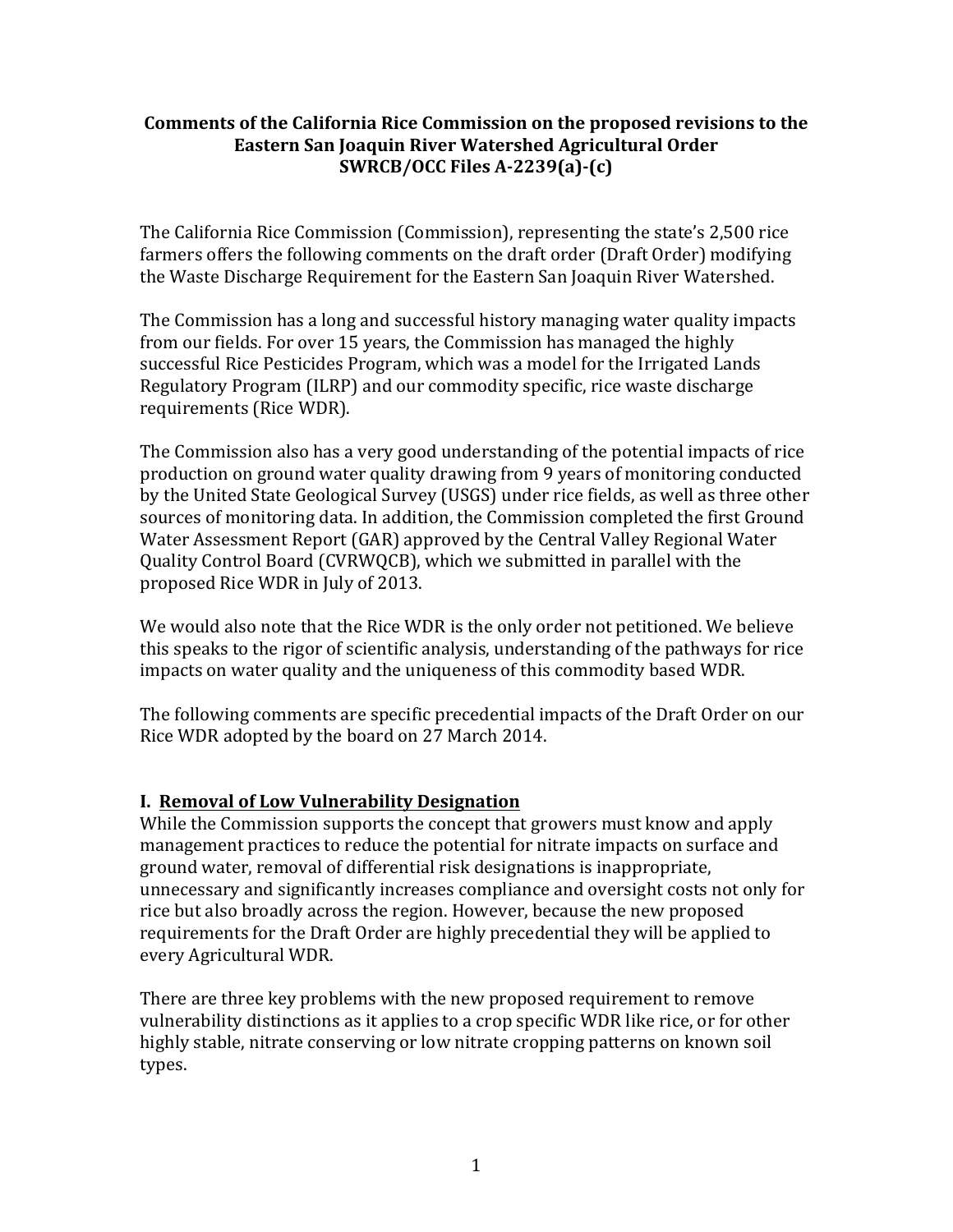1) Removal of the distinction treats all areas and crops as having the same potential impact on water quality. The Commission, in its GAR, has clearly demonstrated that the anaerobic nature of rice production is the single greatest limitation on the generation of nitrate and therefore the potential to impact water quality:

"Mobility of N is therefore minimized by rice field physical conditions and management during most of the year." Rice-Specific Groundwater Assessment *Report.*  2013. p. 2-21. 

Presented in the Rice-Specific Groundwater Assessment Report, Figure 2-3 best demonstrates this low potential.



# **Figure 2-3. Nitrogen Transformations in Flooded Soils.**

The rice GAR also clearly demonstrates that rice is grown on specific soil types that are highly impervious to water movement and leeching:

"Rice is preferentially farmed on lands with low vertical hydraulic conductivity. Low rates of downward water (and thus solute) movement through the soil allows for maintenance of standing water, and avoids rapid seepage and deep percolation of applied water." *Rice–Specific Groundwater Assessment Report.* 2013. p. ES-1.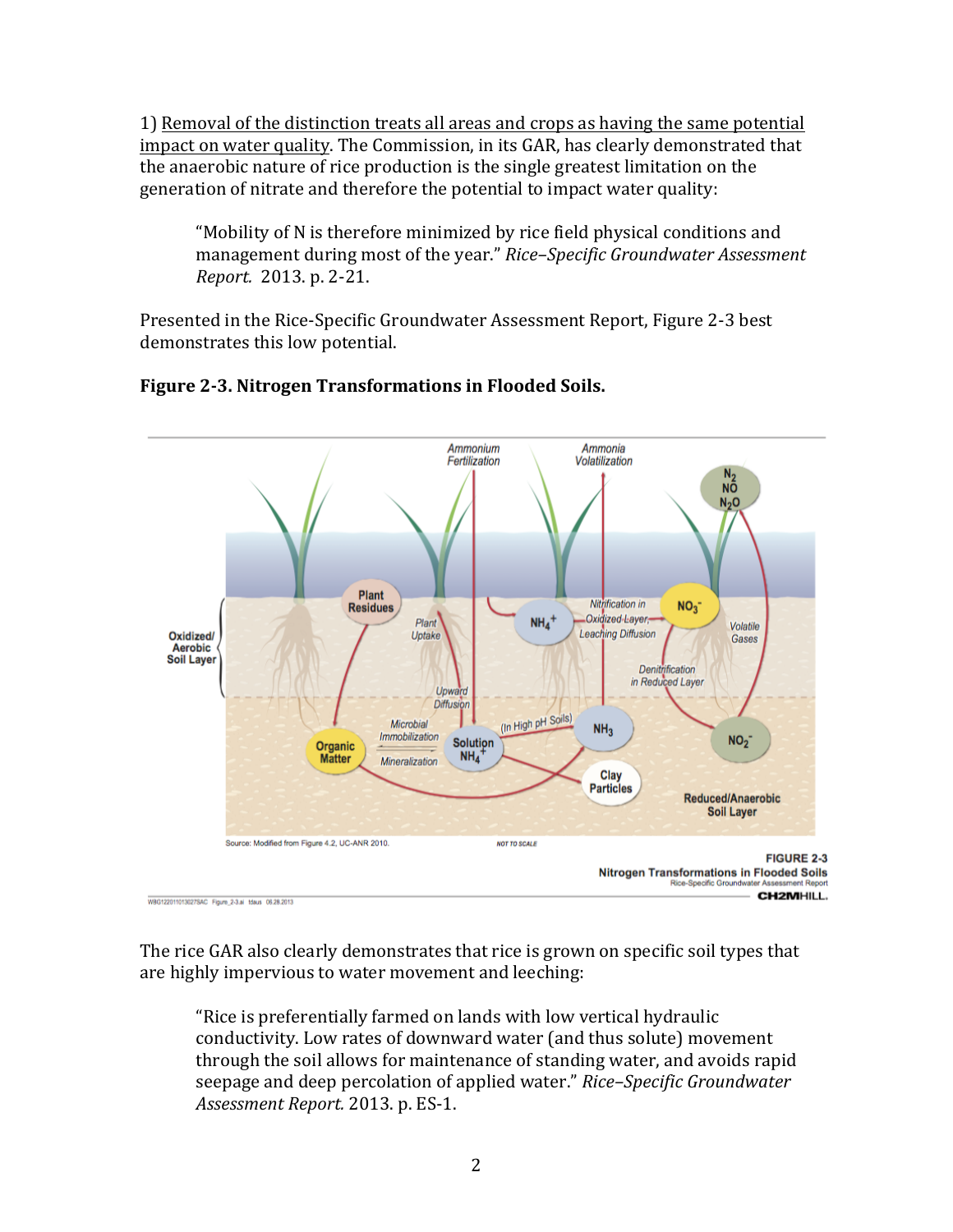2) Removal of the distinction fails to allow for recognition of developed data that indicates that current practices do not impact ground water quality. The rice GAR relied on data developed by USGS, which included over 9 years of monitoring water directly underneath rice fields. These data clearly show that water under rice fields does not exhibit elevated nitrate or show negative trends in water quality:

"Nitrate was not detected in any USGS Rice Well at a level exceeding the maximum contaminant level (MCL). The results are consistent with geochemical understanding of rice root zone properties and are validated by the other USGS datasets reviewed." Rice-Specific Groundwater Assessment Report. 2013. p. ES-3.

The impact on surface water must also be addressed if the impervious soils below fields create a likely pathway for nitrate movement laterally into adjacent irrigation and drainage ditches. Again, rice has addressed this pathway with a special study in 2004. It is important to note that this study was conducted at the edge-of-field and not representative of water quality in irrigation ditches or receiving **waters.** 

CALFED Drinking Water Quality Grant (application number 384) was awarded to The Regents of the University of California, Davis as Grant Number: 04-183-555-0 on 17 June 2004. The Commission was a collaborator with University Regents on specific grant components provided in the final report, "The Development and Implementation of Cultural and Water Management Practices in Rice to Protect Downstream Water Quality", (Hill 2011).

The grant contained components produced from data the Commission submitted to the CVRWQCB with the conditional waiver monitoring requirements. Components of the grant relative to the conditional agricultural waiver included evaluation of dissolved organic carbons, dissolved organic nitrogen, particulate organic carbon, total organic carbon, electrical conductivity, turbidity, etc. in rice field outflows with differing straw and winter flooding practices.

In addition, the grant looked at management practices for alternative rice seeding methods and herbicide methods for this type of practice. Thirdly, the grant looked at management practices relative to pesticide use and the potential impacts on water quality. 

Nitrogen Concentrations in Rice Field Outflows. Data on nitrogen outflows from rice fields are included in Table 5 and presented in Figures 20 through 23 (found in the cited, final report). Study parameters for this component included: ammonium  $(NH4-N)$ , nitrate  $(NO3-N)$  and dissolved inorganic nitrogen  $(DIN-N)$ .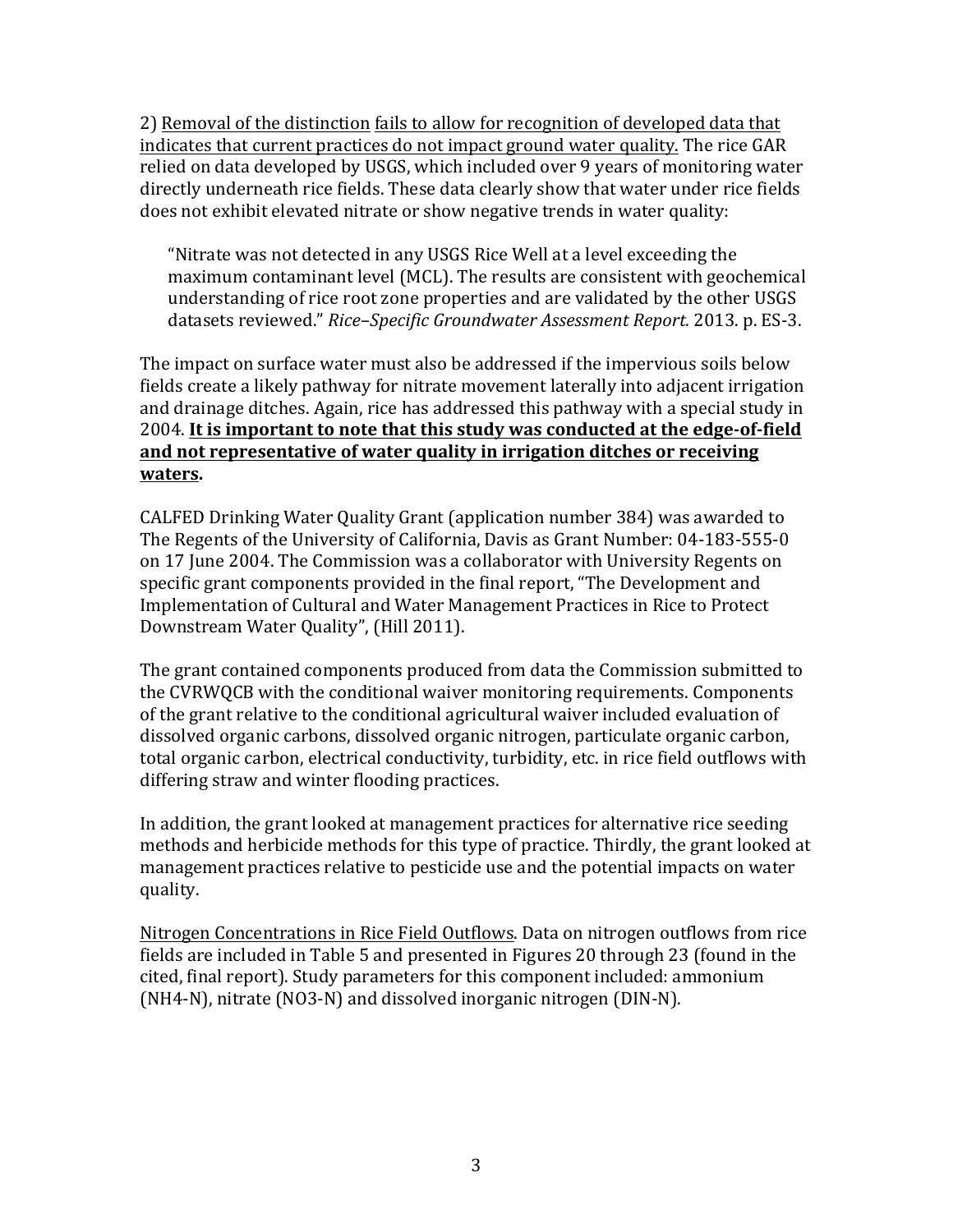Presented in the CALFED Grant final project report, Table 5, from "The Development" and Implementation of Cultural and Water Management Practices in Rice to Protect Downstream Water Quality" (Hill 2011).

|                           | $NH4-N$ (PPM) | $NO3-N$ (PPM) | <b>DIN-N (PPM)</b> |
|---------------------------|---------------|---------------|--------------------|
| Number of<br>observations | 346           | 335           | 378                |
| Minimum                   | 0.01          | 0.01          | 0.00               |
| Maximum                   | 3.61          | 9.52          | 9.54               |
| Average                   | 0.10          | 0.12          | 0.20               |
| Median                    | 0.03          | 0.01          | 0.05               |
| Standard deviation        | 0.27          | 0.71          | 0.72               |
| Variance                  | 0.1           | 0.5           | 0.5                |

**Table 5. Nitrogen (ammonium and nitrate and dissolved inorganic N) in water leaving rice fields.** 

The following summarizes the results of the nutrient sampling:

- Approximately 98% of all NH4-N results were below 0.5 ppm. Above 0.5 ppm, there were six observations between 0.5 and 2.5 ppm and one observation of 3.61 ppm.
- Approximately 97% of all NO3-N results were below 0.5 ppm. Above 0.5 ppm, there were six observations between 0.5 and 1 ppm, one observation of 2.5 and one observation of 9.52.
- Approximately 93% of all DIN-N results were below 0.5 ppm. Above 0.5 ppm, there were 22 observations between 0.5 and 2.5 ppm, one observation each of 3.64, 4.55, 7.27, and  $9.54$ .

The Development and Implementation of Rice Field Management Practices to *Improve Water Quality.* 2011. p. 24-25.

# **Note:** It is important to note that this study was conducted at the edge-of-field and not representative of water quality in irrigation ditches or receiving **waters.**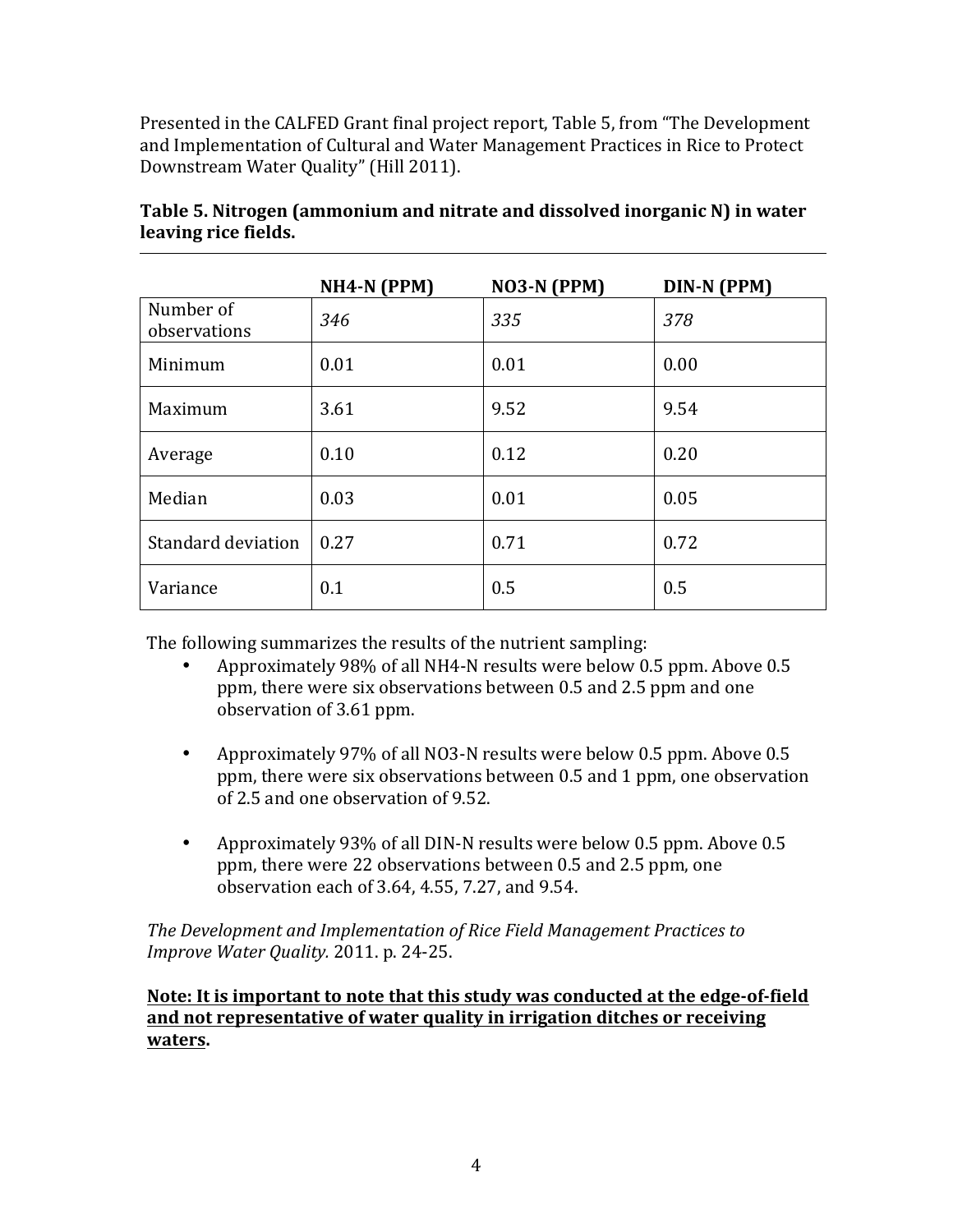Nitrate monitoring in surface water is an ongoing requirement of the Rice WDR, and took place in 2012 and 2015 at our rice specific sample locations<sup>1</sup>. Results were consistent with the expectations in the University of California (UC) study with the highest sampling result of  $0.35$  mg/L and  $0.20$  mg/L respectively. Both are well below MCL of 10 mg/L.

The monitoring results did not trigger the requirement for a surface water quality management plan.

#### 3) Removal of the designation fails to recognize cropping stability

The stability of rice, and other crops, grown in specific regions, climates and soils is not recognized. As referenced in our GAR, rice production is highly stable with both production practices varying little and highly constant crop distribution. In fact, the majority rice fields have been in continuous production for decades. In Yuba County, a number of fields have been planted to rice for 100 years. Monitoring data show no impacts to water quality from continuous rice production.

Yet, the new proposed requirement of eliminating low vulnerability regions (or crops) requires that all irrigated lands implement the same practices as crops grown in the most impacted watersheds and groundwater basins.

### Recommendation

 

Consistent with the numerous acknowledgements of the expert panel that "rice is different," we recommend that rice be exempted from the significant and expensive new proposed requirements of the Draft Order triggered by the loss of a lower risk designation including: 1) annual submission of the farm evaluation, 2) development of Management Practices Evaluation Process (MPEP), 3) annual grower participation in an outreach event, 4) development of a Ground Water Quality Management Plan (GQMP), 5) submission of field level data including the applied/removed  $(A/R)$  ratio, 6) addition of a certified Irrigation Management Plan, 6) addition of a certified Nitrogen Management Plan (NMP), and 7) annual submission of Nitrogen Management Plan Summary data.

Note: many of these requirements (development of a MPEP, development of a GQMP, certified irrigation management plan, and annual submission of NMP summary data) are currently in the Rice WDR but are only triggered with the **exceedance of a water quality objective (WQO)** or trigger. Removal of the low **vulnerability designation would automatically make these requirements of**  the Rice WDR.

As clearly evidenced for rice, significant data show low potential for impacts due to nature of the crop production systems, no observable negative water quality impairments, and stable cropping patterns. Accordingly, rice has been able to

<sup>&</sup>lt;sup>1</sup> These locations were developed out of the Rice Pesticide Program over 10 years of study and 60 monitoring sites. The 5 monitoring locations represent 90 percent of the rice field drainage.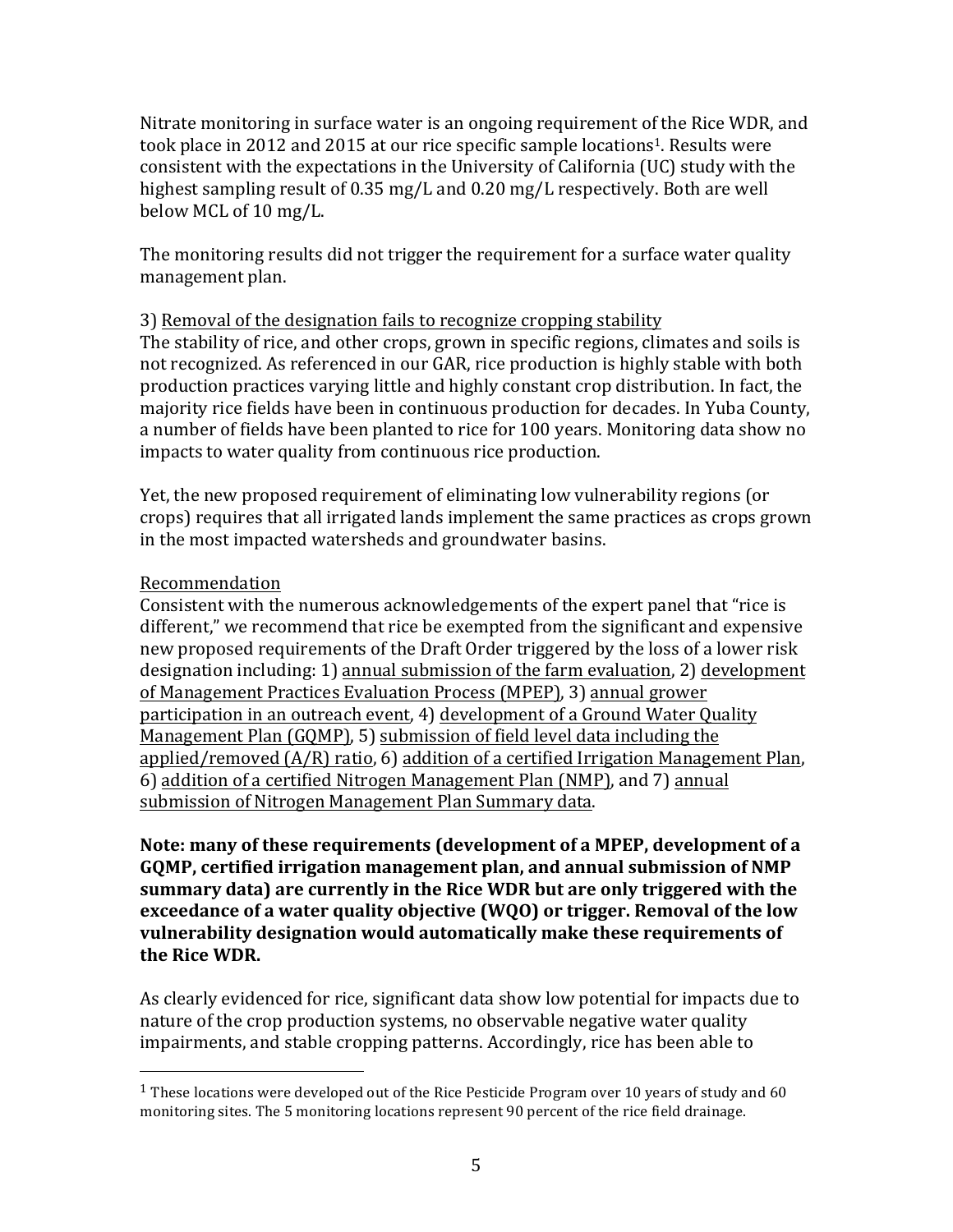demonstrate that no additional requirements are necessary. Notably, other crops and sub-regions may also be able to make such demonstrations now or in the future with similar data and information.

We also offer that rice is not unique in its differences. Many crops share the low potential for nitrate impacts on water quality. Many geographic areas have, or will be able to, demonstrate that surface and ground water quality are not impacted due to the specific cultural practices of the crop and/or because of local conditions. For example, many crops (both annual and permanent) are highly stable with production limited by climate, geography or other physical factors. Using the demonstrations made under the crop specific Rice WDR, water quality is, and will continue to be, protected by the current measures already in place. Thus, no changes are necessary to protect surface and/or groundwater quality for areas and/or crops that can demonstrate low risk.

In summary, we recommend that the Draft Order be revised to recognize that it is possible for crops and/or areas to demonstrate low risk with respect to impacting surface and/or groundwater, and that with such demonstrations, these crops/areas have different requirements.

If, however, the State Water Resources Control Board (State Board) determines that additional requirements are necessary, we believe that at most additional nitrate management training would be appropriate to ensure growers are aware of the best practices. The requirement to participate in a workshop once every three years either at a workshop or through an online continuing education training course adapted to the unique nature of rice and the region would ensure that the growers have the tools necessary to manage their crop with respect to the potential for nitrate impacts on water quality.

# **II. Insufficient Surface Water Monitoring Density**

Without offering specific guidance, the Draft Order simply declares the surface monitoring density inadequate and remands the program back to the CVRWQCB for review and modification. If this same requirement is applied to the Rice WDR, as we believe it will be, we face time consumptive and costly defense of a surface water monitoring program that has been proven over 30 years to be effective in assessing and improving surface water quality related to rice production. Worst case, we will be forced into implementing more costly monitoring simply to meet the conditions of a coalition in a different part of the state with no similarities to rice production in the Sacramento Valley.

It is important for the State Board to understand that the surface water qualitymonitoring program for rice (and in particular our sampling locations) was developed over 30 years and in close collaboration with the CVRQWCB and the Department of Pesticide Regulation (DPR). The State Board, in collaboration with the CVRWQCB, and the UC, summarized this program in Special Projects Report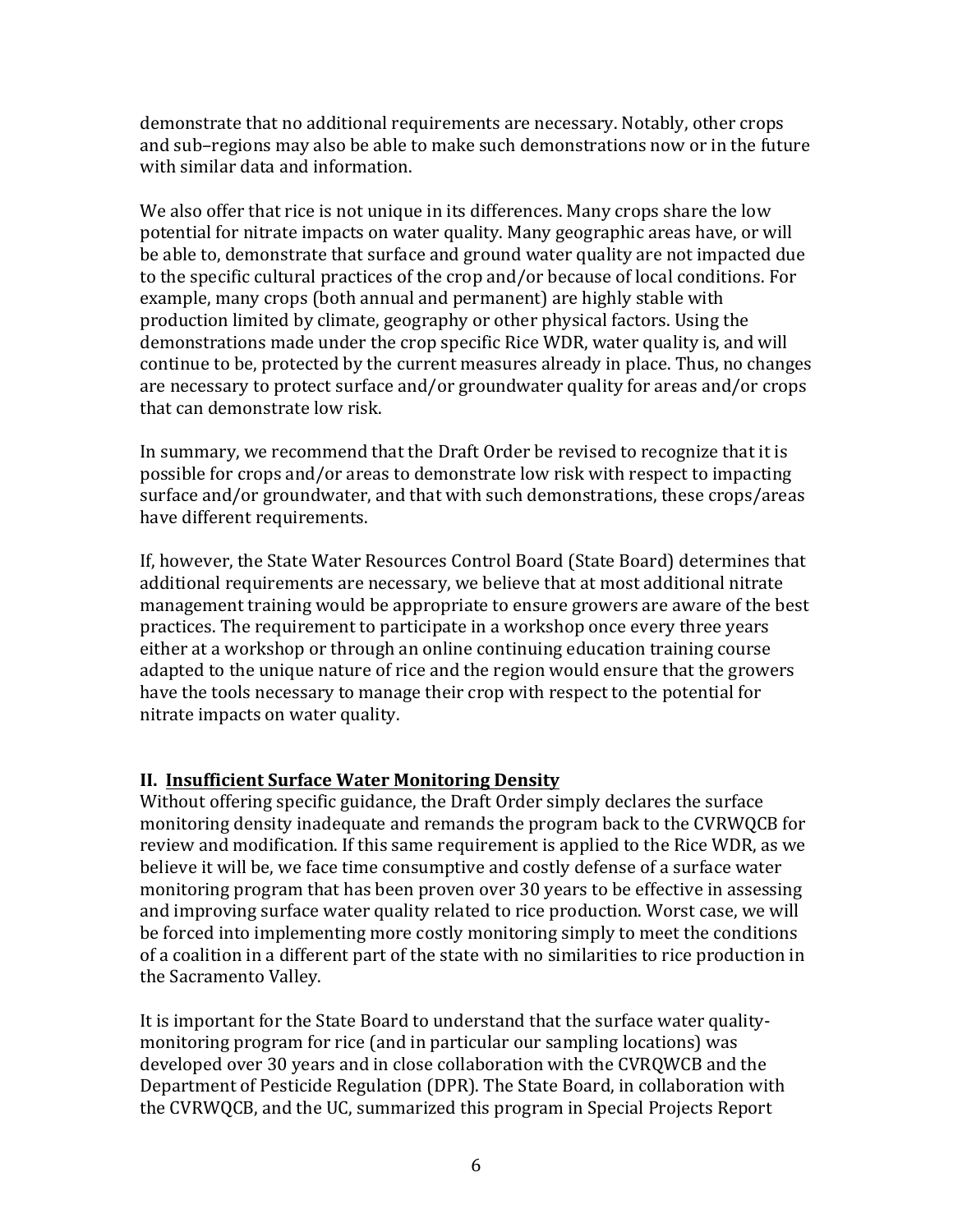No. 84-4, April 1984. Beginning with 60 monitoring locations between Redding and the Delta, and more than 30 years of data, the program eventually focused on 5 monitoring locations that represent over 90 percent of the drainage from rice fields covered by the Rice WDR. From this effort, the California Department of Food and Agriculture, Pest Management Division (now DPR) developed a field dissipation study of rice herbicides managed under the Rice Pesticides Program.

Further, prior to adoption of the conditional ILRP, the Commission reassessed the monitoring sites to verify their adequacy and relevance for the commodity specific program, which resulted in the report: *Basis for Water Quality Monitoring Program: Conditional Waiver of Waste Discharge Requirements for Discharges from Irrigated* Lands for Rice (CWFR), CH2M, October 2004.

Moreover, this program has proven to provide sufficient information to evaluate rice drainage impacts to surface water, and provides sufficient information for the Commission to work with its growers to ensure that rice drainage does not cause or contribute to exceedences of water quality objectives, and has been doing so for over 10 years. In fact, over the last decade of the conditional ILRP (and now the Rice WDR), our monitoring data shows that rice drainage consistently complies with water quality objectives.

Thus, after 30 years of developing this program and twice reviewing the adequacy of the program, we are significantly concerned that we will have to, once again, spend consultant resources to justify the program for a third time.

# Recommendation

Adopt a finding in the Draft Order that specifically recognizes that the current surface water monitoring program for rice in the Sacramento Valley is an exception and that the CVRWQCB is not directed to re-evaluate surface water monitoring requirements in the Rice WDR.

# **III. Applied/Removed Ratio as an adequate measurement tool for rice and field level reporting**

While the  $A/R$  ratio is a simple to understand tool for comparing nitrogen use against an average removal rate, it does not provide information that reflects potential impacts to groundwater in rice systems.

As previously discussed, the anaerobic nature of rice production does not convert nitrogen into nitrate. Nitrogen lost in the system is converted rapidly to nitrogen gas when the field is tilled or when the surface of the soil is allowed to dry. Measuring the  $A/R$  ratio for nitrogen from rice therefore tells us little with respect to the potential impact on water quality.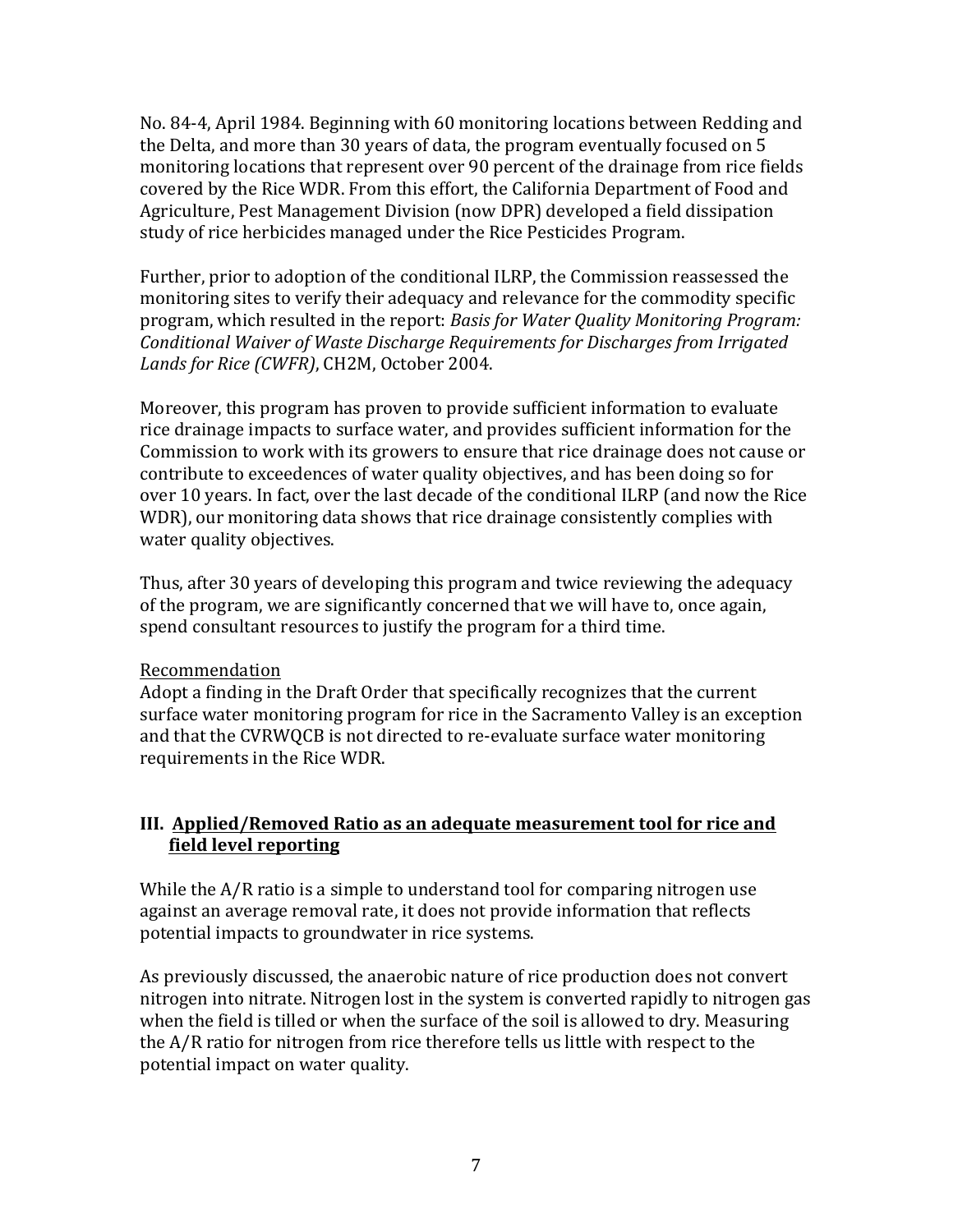Rather, for rice, the UC Cooperative Extension has developed a more appropriate tool for nitrogen management. The Leaf Color Chart indicates when additional nitrogen should be added, after pre–plant nitrogen in the form of aqueous ammonia is applied subsurface and starter fertilizer is applied to the soil surface.

Further, the NMP incorporated into the online Rice WDR compliance tool includes clear guidelines from UC Davis on nitrogen application rates in rice.

The combination of these recommendations and utilization of the Leaf Color Chart are the best tools for ensuring that growers have the necessary information available for determining the appropriate levels of nitrogen to apply to their rice crops. An  $A/R$  ratio is not at all appropriate for rice and would result in grower confusion compared to the current educational tools already being employed.

To the extent that the State Board determines that field level reporting is necessary as a surrogate for compliance in lieu of monitoring, we offer that field level reporting of the  $A/R$  ratios can be accomplished in a manner that does not put a grower at risk with respect to the public dissemination of such information. For example, this level of reporting can be accomplished by generating unique numbers for each grower's fields rather than APN numbers or GIS coordinates. A unique number can be assigned to each field farmed and compliance with all practices reported reference that field number. Or, alternatively, information could be identified for each field and/or management unit but location referenced by township. 

Moreover, the CVRWQCB already maintains sufficient authority to review and audit this information with individual growers and the third parties such as the Commission. At any time, the CVRWQCB can inspect a grower's operation, including reviewing their NMP, and can meet with a coalition to review summary reports, if applicable. There is no practical or legal reason for making this information publically available on a website, especially as compared to the risk to growers (e.g., exposure to third party nuisance litigation, dissemination of private information like crop vields).

Finally, significant comments were provided by the Environmental Justice Community regarding the value of field level data associated with a grower for the purposes of advancing research. Real world examples of collaborative UC research with growers indicate otherwise. In rice, the UC has decades long history working with grower collaborators. In this research, which spans variety trials to greenhouse gas research, individual grower fields are never revealed. Instead, unique and anonymous field designations are used to report research results. Like in a WDR, this step is necessary to protect grower identity from release of trade secrets, trespass, and litigation and to encourage grower participation. If individual field or farm information were released the UC research could not be accomplished.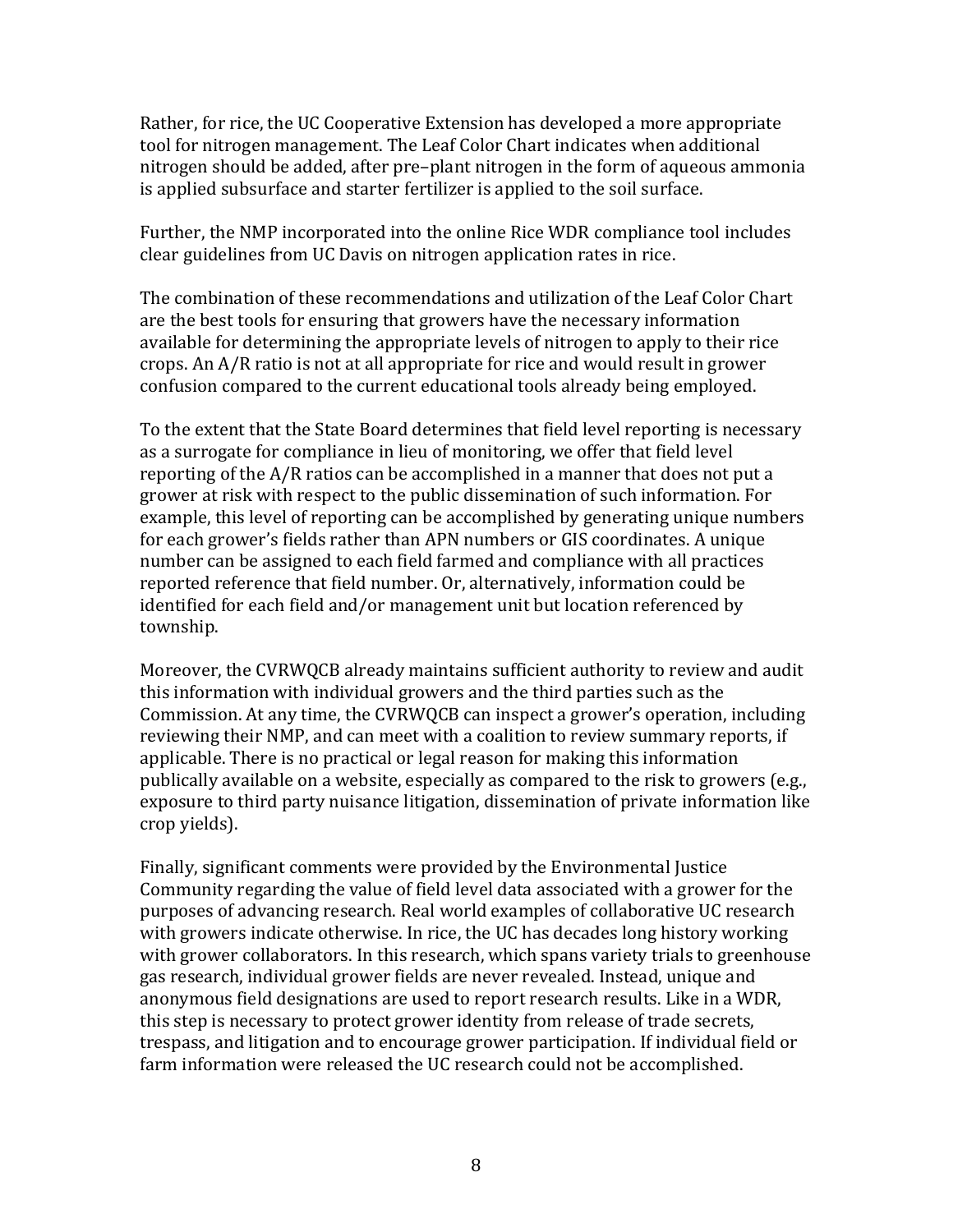#### Recommendations

1) The A/R ratios, as provided in the certified Irrigation and Nitrogen Management Plans, the NMP and the NMP Summary Report proposed in the Draft Order, should not be required or applied to rice production. Rather, rice growers should continue to utilize the UC nitrogen guidelines contained in the rice online NMP tool and utilize the Leaf Color Chart as the basis for their annual nitrogen plan.

2) Any requirements related to field level reporting  $(e.g., Farm Evaluation$ information and the  $A/R$  ratios) should at most be reported with a unique field number rather than being location specifics to protect individual grower privacy.

#### **Other comments**

In addition, the Commission offers support for the comments made by others in the agriculture community including:

- Monitoring drinking water wells it is not appropriate to require monitoring of domestic drinking water wells on agricultural lands just because they are subject to a WDR. This regulatory requirement is best addressed under some form of landlord-tenant regulation. We agree with the need to protect public health and those users of drinking water from domestic wells should know the quality of water from those wells. However, it is inappropriate to mandate this type of testing through the irrigated lands program. First, such a requirement will provide information for a small subset of the Central Valley population that relies on individual domestic wells for their drinking water. Second, it would be far more effective, and protective of public health, if this requirement was placed on all domestic well owners/users through either local or statewide regulation outside of the ILRP. The Commission, third party coalitions and the CVRWQCB do not have the resources necessary to ensure compliance with this mandate as proposed in the Draft Order.
- Additional reporting and oversight costs as proposed, the additional costs of the increased reporting, management practices, compliance and regulatory oversight is many times the current costs, especially for growers and regions in areas with low vulnerability.

In the case of the CRC Coalition, a simple evaluation of the information provided by the CVRWQCB at the 4 May 2016 workshop indicates that costs per acre for grower covered under the Rice WDR would increase over 300 percent.

A more thorough evaluation of the increased costs anticipated by the CRC Coalition is underdevelopment by CH2M and will be provided to the State Board at a later date.